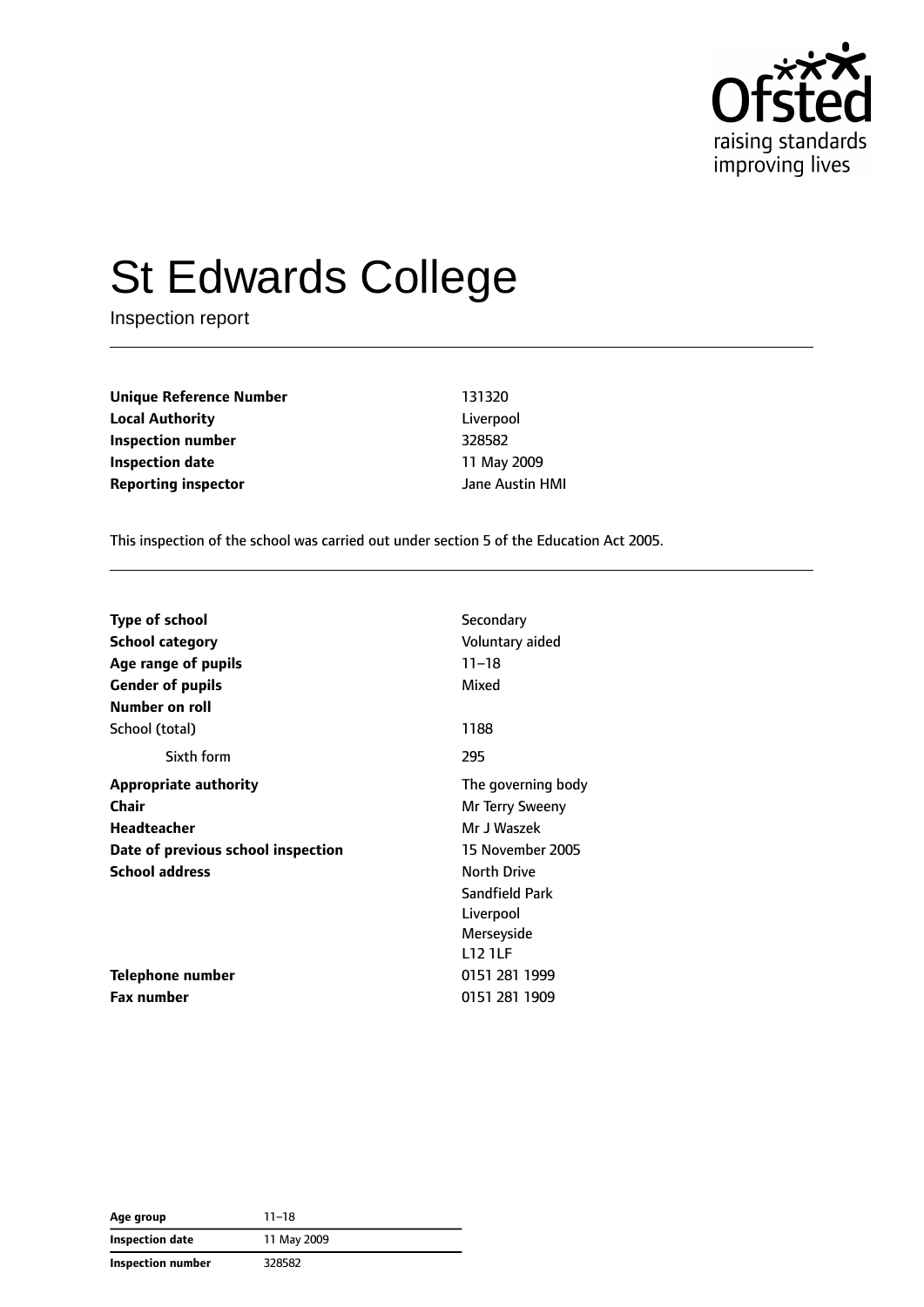.

<sup>©</sup> Crown copyright 2009

Website: www.ofsted.gov.uk

This document may be reproduced in whole or in part for non-commercial educational purposes, provided that the information quoted is reproduced without adaptation and the source and date of publication are stated.

Further copies of this report are obtainable from the school. Under the Education Act 2005, the school must provide a copy of this report free of charge to certain categories of people. A charge not exceeding the full cost of reproduction may be made for any other copies supplied.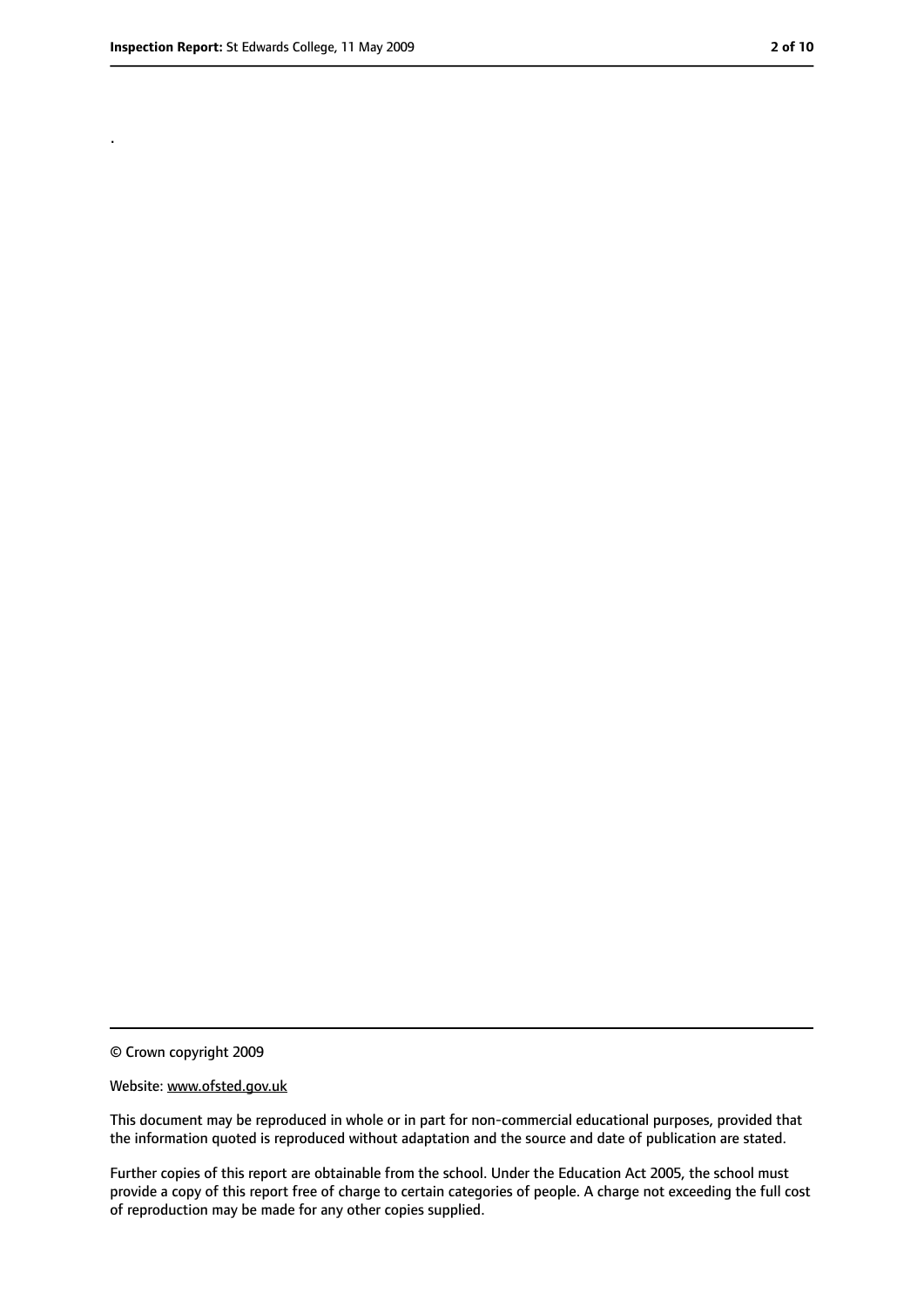## **Introduction**

The inspection was carried out by one of Her Majesty's Inspectors and an additional inspector. Inspectors evaluated the overall effectiveness of the college and investigated the following issues:

- levels of achievement in all Key Stages
- the quality of teaching and learning
- the effectiveness of the target-setting and tracking systems in improving students' learning.

Other aspects of the college's work were not investigated in detail, but inspectors found no evidence to suggest that the college's own assessments, as given in its self-evaluation, were not justified and these have been included where appropriate in this report.

At the time of the inspection students in Years 11 and 12 were taking public examinations.

### **Description of the school**

St Edward's is a popular and heavily oversubscribed school of above-average size. It is the choir school for the Metropolitan Cathedral of Christ the King. While maintaining its long tradition of educating boy choristers, the college formed its first girls' cathedral choir at the beginning of this academic year. In addition to choristers, 10% of pupils are admitted on the basis of musical talent. Although situated in an area of above-average social and economic advantage, the college draws pupils from a very wide area and range of backgrounds. The percentage of pupils eligible for free school meals is much lower than the national average. Almost all pupils are White British with small numbers from a range of minority ethnic heritages. A very small proportion speak English as an additional language but none are at the early stages of learning it. The proportion of pupils with learning difficulties and/or disabilities is well-below average while the percentage with a statement of special education needs is below average. The college is part of a collaborative with five local schools providing a range of courses for students in the sixth form. The college has received recognition as a high-performing specialist school and, in addition to its well-established work in languages and the performing arts, is participating in the Raising Achievement Transforming Learning programme. The college holds the Sportsmark and Artsmark.

### **Key for inspection grades**

| Grade 1 | Outstanding  |
|---------|--------------|
| Grade 2 | Good         |
| Grade 3 | Satisfactory |

Grade 4 Inadequate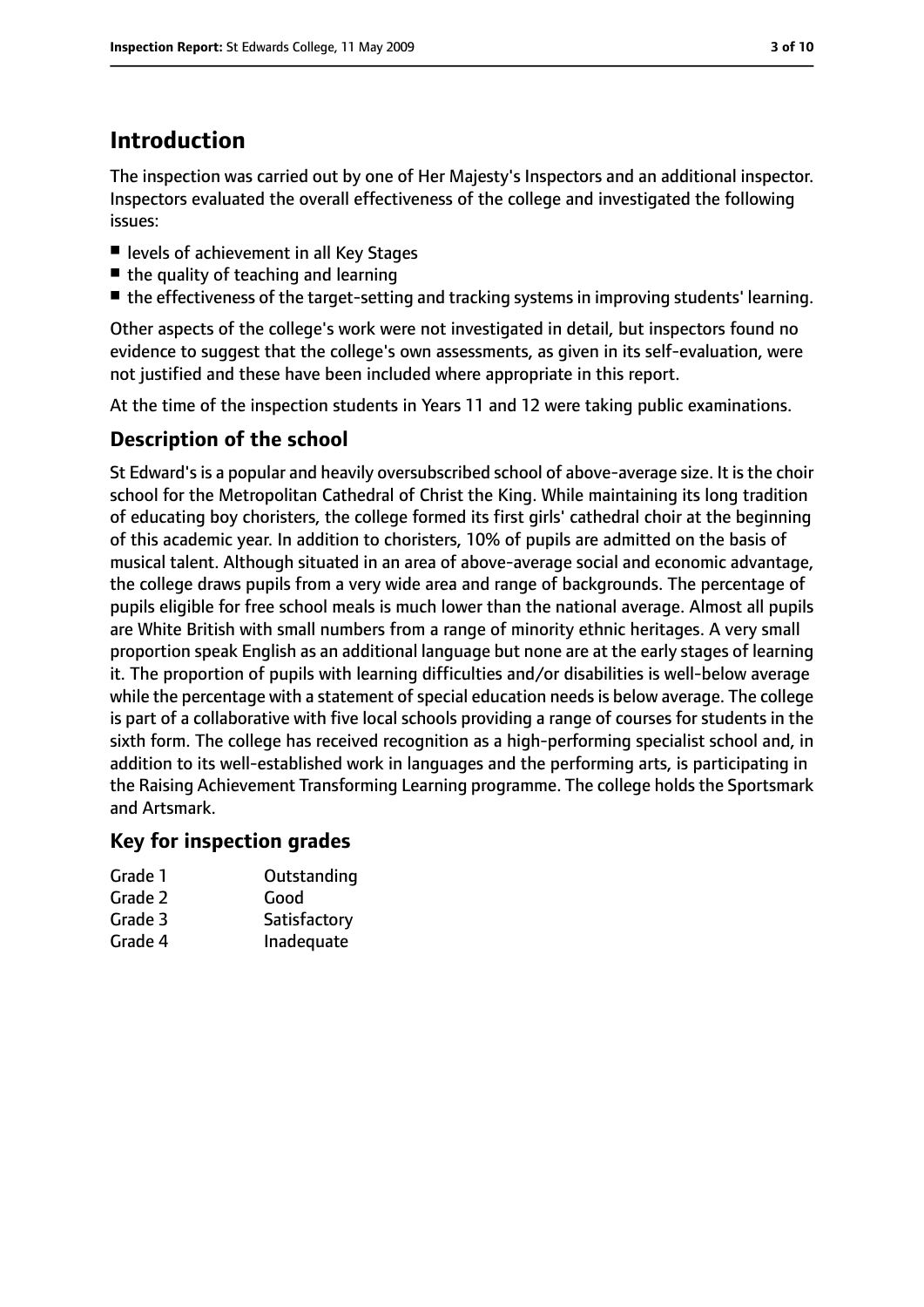### **Overall effectiveness of the school**

#### **Grade: 1**

St Edward's provides its pupils with an outstanding, all-round education. It, successfully, fosters an ethosthat matchesits aim to 'provide a broad and challenging education ¿in which individuals are encouraged to fulfil their own potential, value the talents of others and live life to the full'. This success is reflected well in a parent's comment, typical of the very many positive responses received by inspectors: 'The college cares for the whole child and there is a perfect balance between academic activities and out-of-school clubs to ensure that pupils grow into fully rounded human beings.'

Pupils reach standards that are consistently exceptionally high at the end of both Key Stages 3 and 4. In 2008, 89% gained at least five A\* to C grades at GCSE including English and mathematics, compared with a national average of 48%. Pupils had considerable successes in the college's specialist areas of languages and performing arts, with large numbers gaining the highest grades. At Key Stage 3, in the core subjects, almost all pupils reached the expected level for their age and the vast majority attained higher levels than this. When pupils join the college their attainment is well-above average. From this starting point, they make excellent progress; there is a trend of outstanding achievement. The college reacted promptly and robustly to a slight dip in the rate of achievement in 2008, taking both effective short-term measures and longer-term strategic steps to ensure that pupils do as well as possible. The college's own data indicate that interventions to improve performance in GCSE and A-level examinations further are having a positive impact. Pupils with learning difficulties and/or disabilities make progress comparable with that of their peers.

Pupils' personal development, including their spiritual, moral, social and cultural development, is outstanding. Assemblies, such as that led by a Year 7 form during the inspection, indicate that pupils develop the capacity to reflect on society in the light of their faith. They show keen awareness of the needs of others, through their extensive charitable fundraising and voluntary work; many make a substantial contribution to college life and that of the wider community. Older students' awareness of global issues and a willingness to do something about them is evident in the planned work in Sierra Leone. Through their exemplary behaviour and courteous attitudes to others, pupils show that they understand right and wrong: their social development is first-class. Relationships, both between students and with staff, are very good. Pupils work together exceptionally well, they listen to and respect others' opinions and, as one said, 'This school is a real community where people look after each other.' Excellent attitudes to learning contribute much to the industrious atmosphere in lessons and consequently to pupils' high achievement. Pupils enjoy school life; attendance is well-above average and this supports their progress very well. Pupils are, largely, confident that they have a voice in school affairs and point to examples where they have been listened to.

Pupils' excellent achievement, both personal and academic, is built on an outstanding curriculum. At Key Stage 3, a broad and balanced programme includes studying two and, for some pupils, three modern foreign languages. At Key Stage 4, pathways, while reflecting the longstanding academic tradition of the college, are becoming increasingly flexible in response to pupils' aspirations and abilities. A series of enterprise days provides appropriate opportunities for work-related learning.

The extensive extra-curricular and enrichment choices available and the very high rates of participation, make the curriculum exceptional. Many activities spring from the college's specialist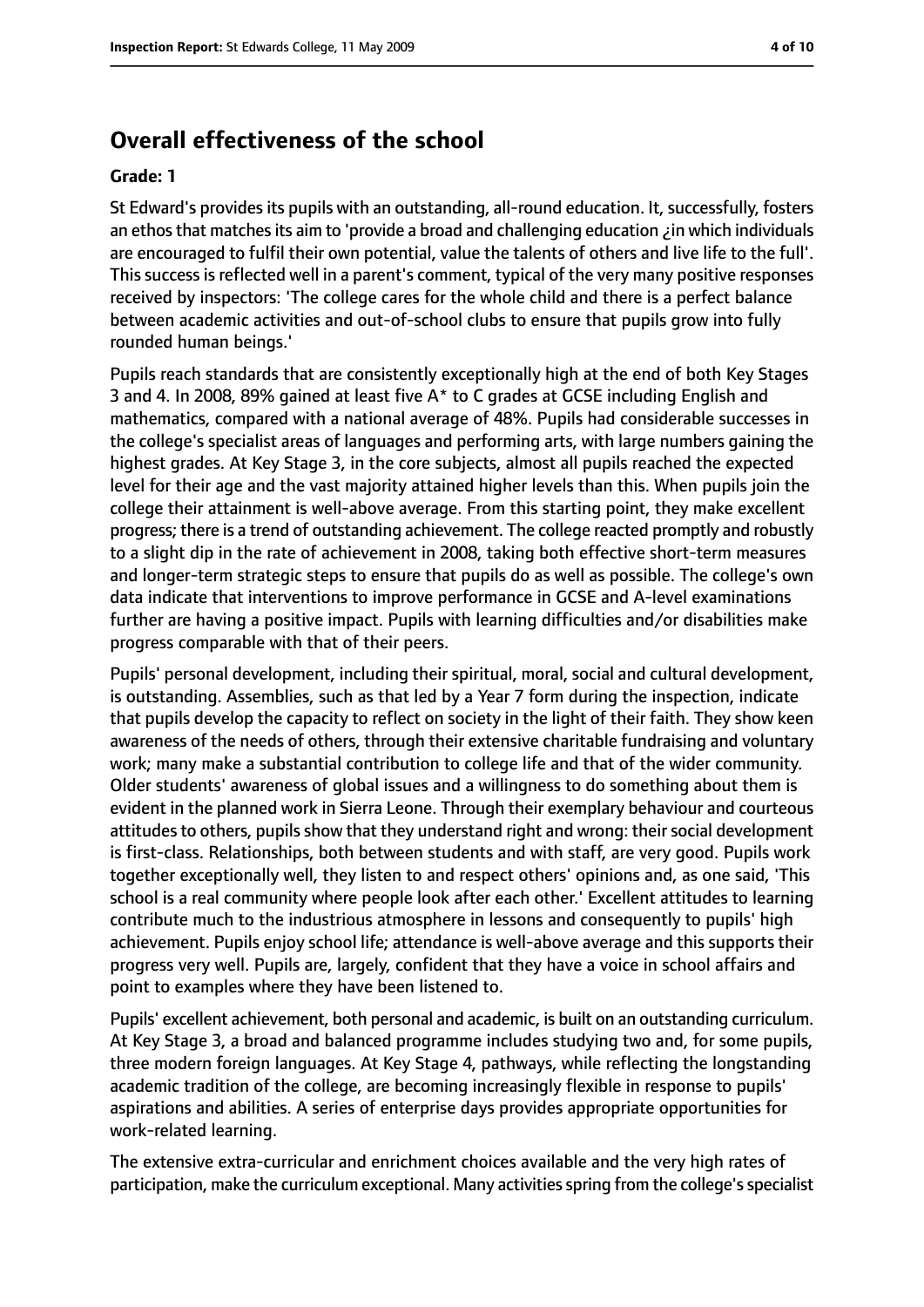work, such as the extensive weekly instrumental tuition sessions, music groups and regular productions. A large number of cultural and exchange visits to Europe take place and the college ensures that all Year 7 and 8 pupils have the opportunity to participate in one of these. There is a very wide array of sporting activities on offer, both competitive and recreational, for teams, groups and individuals. About half the pupils take part in some extra-curricular sport. A significant proportion of pupils also participate in a range of service activities that equally reflect the college's ethos. There is a well-established tradition of students supporting people with learning difficulties and/or disabilities, for instance through the Mencap Sunday Club.

Excellent teaching promotes outstanding learning. Teachers have consistently high expectations of pupils' work and behaviour. The great majority of lessons are well-planned to meet pupils' needs; occasionally, lesson activities are not matched well enough to pupils' prior learning and abilities. The best lessons move at a rapid pace, keeping pupils' interest alive through a variety of well-designed activities and effective use of time targets that add a sense of urgency. Frequent references to previous learning provide a firm foundation on which pupils can develop their understanding. Teachers encourage pupils to learn from their mistakes and give them the confidence to do so. Effective use is made of interactive whiteboards to focus pupils' attention, illustrate learning points and to reinforce understanding. Teachers provide active individual support that enables all pupils to make progress. Many teachers make very effective use of day-to-day assessment techniques to check for understanding; demanding questions stretch pupils and make them think. Occasionally, opportunities are missed to make pupils think for themselves by asking targeted questions. Teaching assistants provide effective support that enables pupils with learning difficulties and/or disabilities to participate fully in lessons and to make similar progress to their classmates.

The college provides excellent care, guidance and support that pupils appreciate; they feel safe. One pupil spoke for very many when commenting, 'There's always someone there to help if you need it.' Pupils say the rare incidents of bullying are dealt with swiftly and effectively. Pupils' confidence in the college contributes significantly to their progress. The great majority of pupils know how well they are doing and what they need to do to improve. They are increasingly involved in assessing their own progress against challenging targets and setting personal goals for improvement. Pupils value the guidance they get at each new stage of their education. Safeguarding arrangements meet current government requirements.

The leadership and management of the college are outstanding. Leadership is characterised by, in the Principal's own terms, 'a restlessness for improvement'. The Principal and senior leaders have a clear, well-articulated vision for future developments, firmly rooted in present successes and a thorough grasp of the changing needs and aspirations of pupils. Planning is well-founded on priorities arising from an effective cycle of self-evaluation. Leaders are sure-footed and take decisive actions in response to any shortfalls in performance. The college's approach to community cohesion is a strength, reflecting its ethos of partnership and service. Students play a part in various aspects of the civic life of the city. The many music and performing arts events reach into the community. There are well-established, regular links with local primary schools in the college's specialist subjects.

A very large proportion of parents returned the inspection questionnaire. The overwhelming majority of responses were very positive about the education provided for their children. A small minority of parents expressed the view that the college does not seek or take the views of parents into account sufficiently.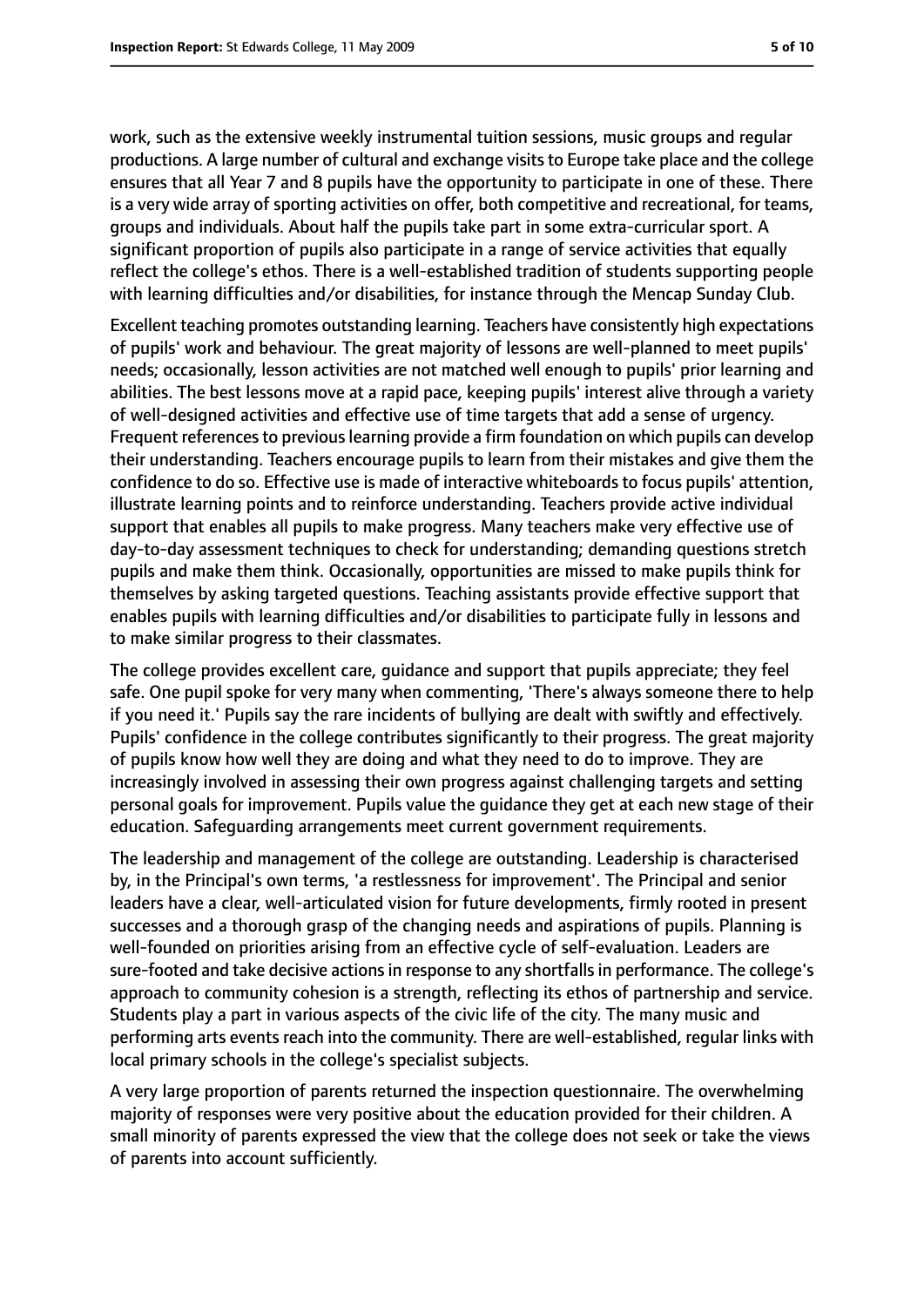Governance is outstanding. Governors are very well-informed about the college and play an active part in determining its strategic direction. In addition to support, they provide a high level of challenge to the college's leaders. The college provides outstanding value for money and has outstanding capacity to improve.

#### **Effectiveness of the sixth form**

#### **Grade: 1**

Overall, the quality of provision in the sixth form is outstanding. The leadership and management of the sixth form, integrated with that of the whole college, are outstanding. Standards at AS and A2 level are consistently above average overall. The proportion of students gaining higher grades in A2 examinations in 2008 rose markedly to well above average. Performance in the applied A2 course was exceptionally high and there were notable strengths in some of the college's specialist subjects, including French and music. Overall, students made good progress but this masks variation in achievement between subjects. The college has taken rapid, well-considered steps to address this and its data on current performance indicate some marked improvements for current groups of students.

Almost all students go on to higher education; through its outstanding curriculum the college prepares them well for this. Students select from a good range of level 3 courses, the extent of which is increased by the college's partnership with the sixth form collaborative. As part of the college's specialism, all students learn a modern foreign language, either at level 3 or through examined enrichment courses. Students choose from a wide range of languages including Arabic, Italian, Japanese, Mandarin and Portuguese. In addition, many have the opportunity to gain a recognised qualification in information and communication technology (ICT). The extensive extra-curricular activities and opportunities for service through, for instance, the Society of St Vincent de Paul and the Handicapped Children's Pilgrimage Trust, add a significant dimension to students' personal development. Additionally, students have many opportunities to foster their leadership skills, for example as prefects, community sports leaders, mentors for younger pupils and as helpers in the delivery of modern foreign languages in partner primary schools. They are exceptionally well-prepared for the next stage of their education and life because they leave the college as mature, confident and articulate young women and men, who work well with others and have high academic standards.

#### **What the school should do to improve further**

■ Improve the consistency of achievement at AS and A2 level.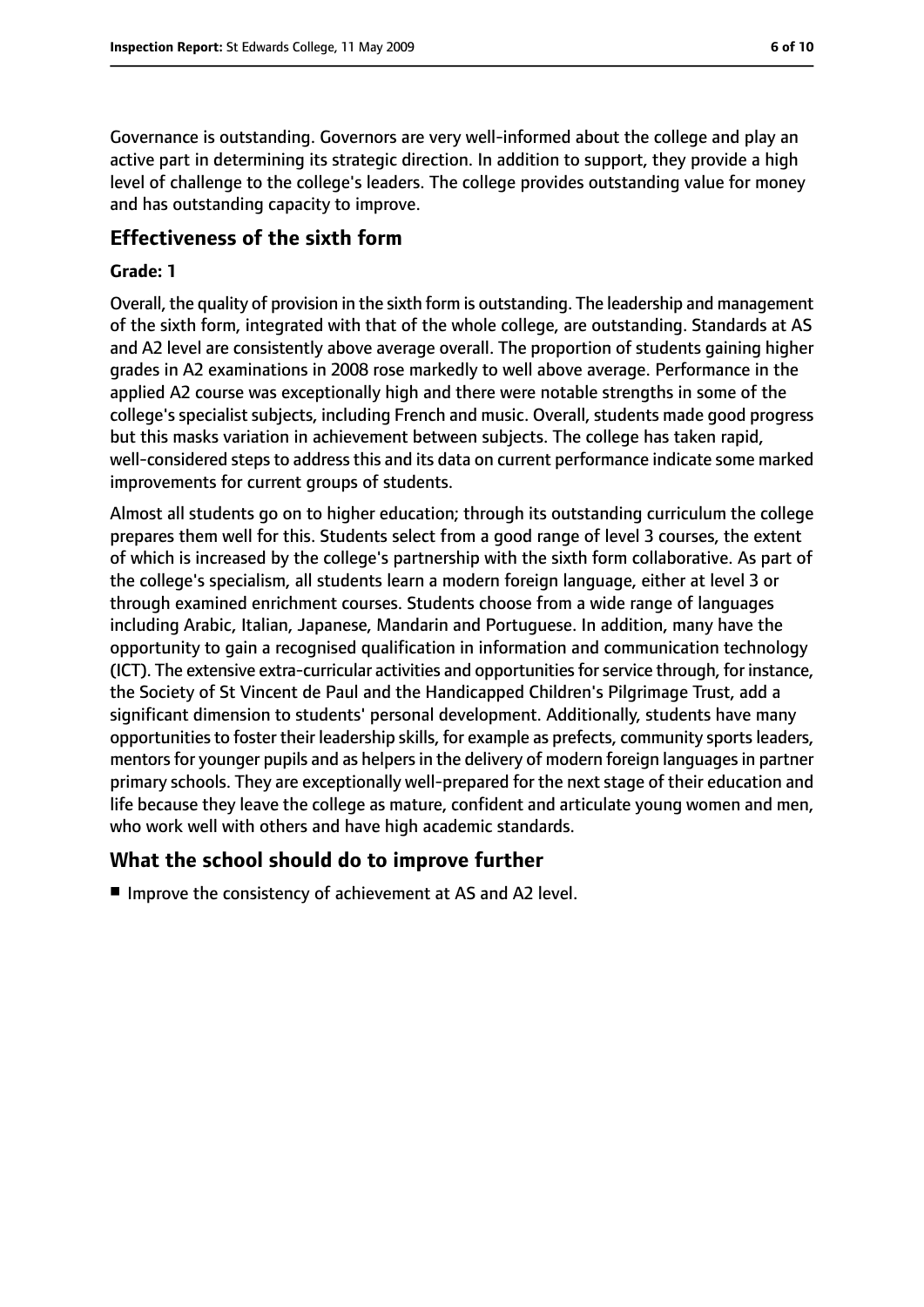**Any complaints about the inspection or the report should be made following the procedures set out in the guidance 'Complaints about school inspection', which is available from Ofsted's website: www.ofsted.gov.uk.**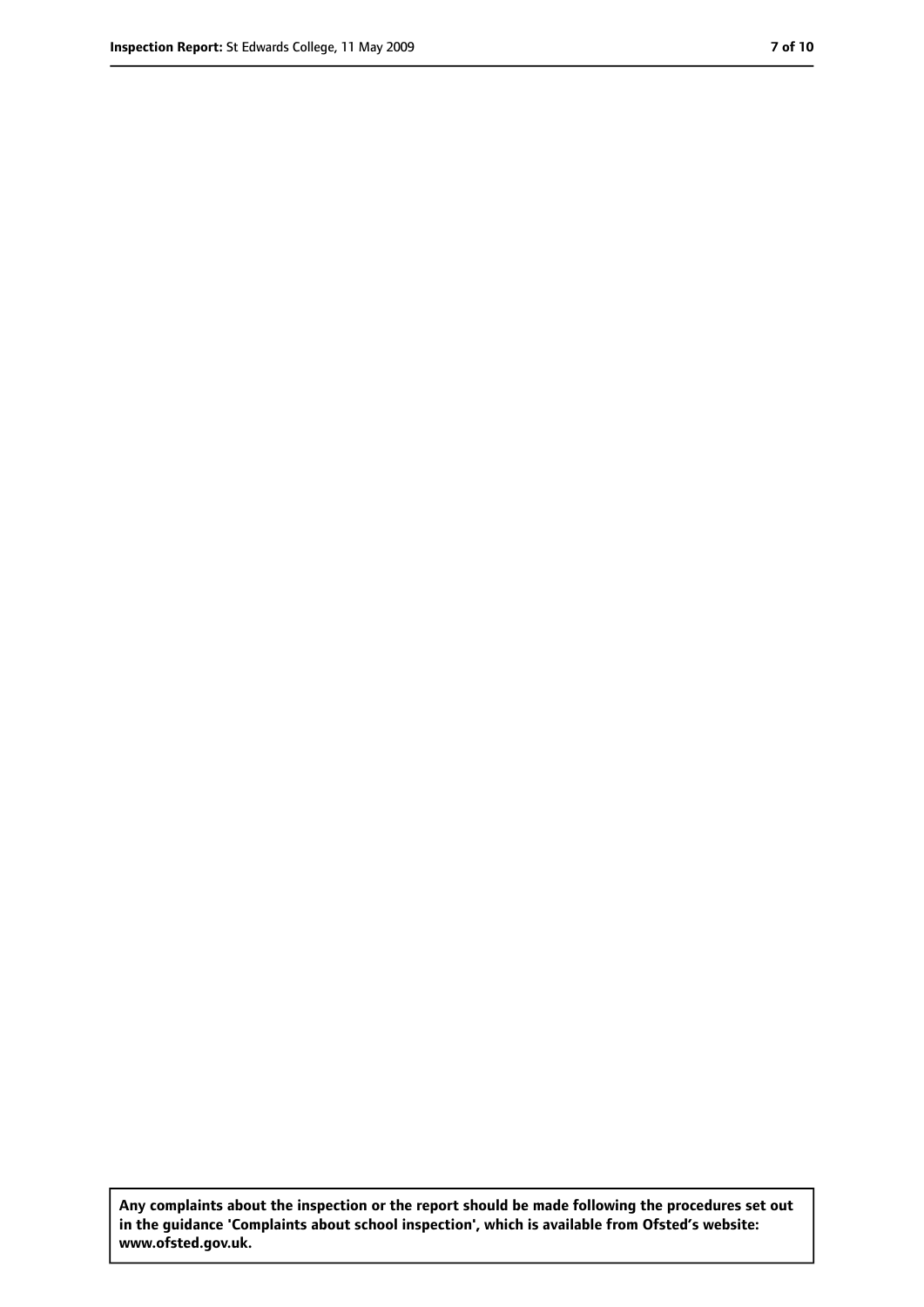# **Inspection judgements**

| Key to judgements: grade 1 is outstanding, grade 2 good, grade 3 | School<br><b>Overall</b> | $16-19$ |
|------------------------------------------------------------------|--------------------------|---------|
| satisfactory, and grade 4 inadequate                             |                          |         |

### **Overall effectiveness**

| How effective, efficient and inclusive is the provision of<br>education, integrated care and any extended services in<br>meeting the needs of learners? |     |     |
|---------------------------------------------------------------------------------------------------------------------------------------------------------|-----|-----|
| Effective steps have been taken to promote improvement since<br>the last inspection                                                                     | Yes | Yes |
| How well does the school work in partnership with others to<br>promote learners' well being?                                                            |     |     |
| The capacity to make any necessary improvements                                                                                                         |     |     |

### **Achievement and standards**

| How well do learners achieve?                                                                               |  |
|-------------------------------------------------------------------------------------------------------------|--|
| The standards <sup>1</sup> reached by learners                                                              |  |
| How well learners make progress, taking account of any<br>significant variations between groups of learners |  |
| How well learners with learning difficulties and/or disabilities<br>make progress                           |  |

### **Annex A**

<sup>&</sup>lt;sup>1</sup>Grade 1 - Exceptionally and consistently high; Grade 2 - Generally above average with none significantly below average; Grade 3 - Broadly average to below average; Grade 4 - Exceptionally low.

 $^{2}$ IE - denotes that insufficient evidence was available to inspectors for a judgement to be made.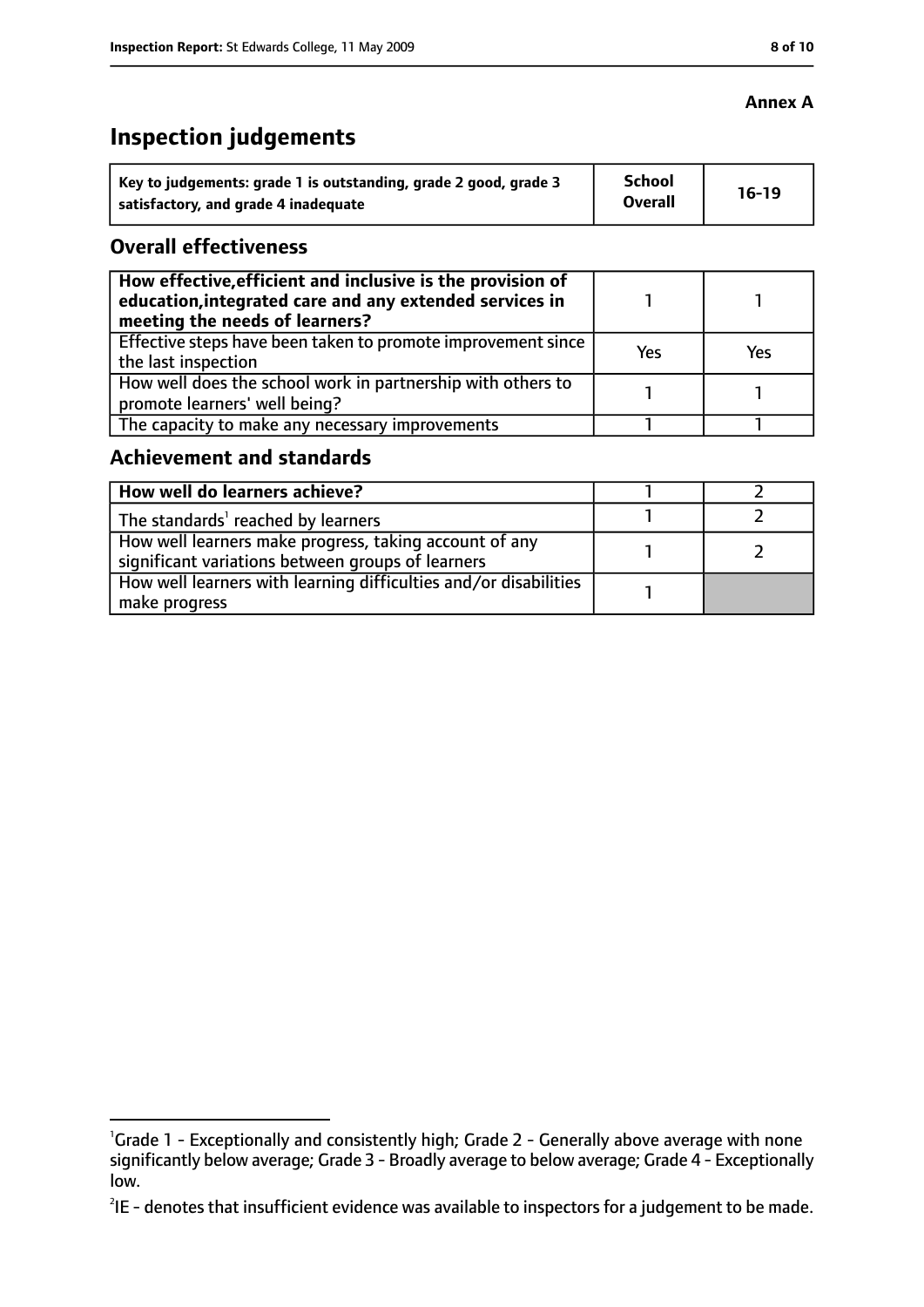### **Personal development and well-being**

| How good are the overall personal development and<br>well-being of the learners?                                 | $IE^2$ |
|------------------------------------------------------------------------------------------------------------------|--------|
| The extent of learners' spiritual, moral, social and cultural<br>development                                     |        |
| The extent to which learners adopt healthy lifestyles                                                            |        |
| The extent to which learners adopt safe practices                                                                |        |
| The extent to which learners enjoy their education                                                               |        |
| The attendance of learners                                                                                       |        |
| The behaviour of learners                                                                                        |        |
| The extent to which learners make a positive contribution to<br>the community                                    |        |
| How well learners develop workplace and other skills that will<br>contribute to their future economic well-being |        |

# **The quality of provision**

| How effective are teaching and learning in meeting the<br>full range of learners' needs?              | $IE^2$ |
|-------------------------------------------------------------------------------------------------------|--------|
| How well do the curriculum and other activities meet the range<br>of needs and interests of learners? |        |
| How well are learners cared for, quided and supported?                                                | $IE^2$ |

# **Leadership and management**

| How effective are leadership and management in raising<br>achievement and supporting all learners? |     |            |
|----------------------------------------------------------------------------------------------------|-----|------------|
| How effectively leaders and managers at all levels set clear                                       |     |            |
| direction leading to improvement and promote high quality of                                       |     |            |
| care and education                                                                                 |     |            |
| How effectively leaders and managers use challenging targets                                       |     |            |
| to raise standards                                                                                 |     |            |
| The effectiveness of the school's self-evaluation                                                  |     |            |
| How well equality of opportunity is promoted and discrimination                                    |     |            |
| eliminated                                                                                         |     |            |
| How well does the school contribute to community cohesion?                                         |     |            |
| How effectively and efficiently resources, including staff, are                                    |     |            |
| deployed to achieve value for money                                                                |     |            |
| The extent to which governors and other supervisory boards                                         |     |            |
| discharge their responsibilities                                                                   |     |            |
| Do procedures for safequarding learners meet current                                               | Yes | <b>Yes</b> |
| qovernment requirements?                                                                           |     |            |
| Does this school require special measures?                                                         | No  |            |
| Does this school require a notice to improve?                                                      | No  |            |